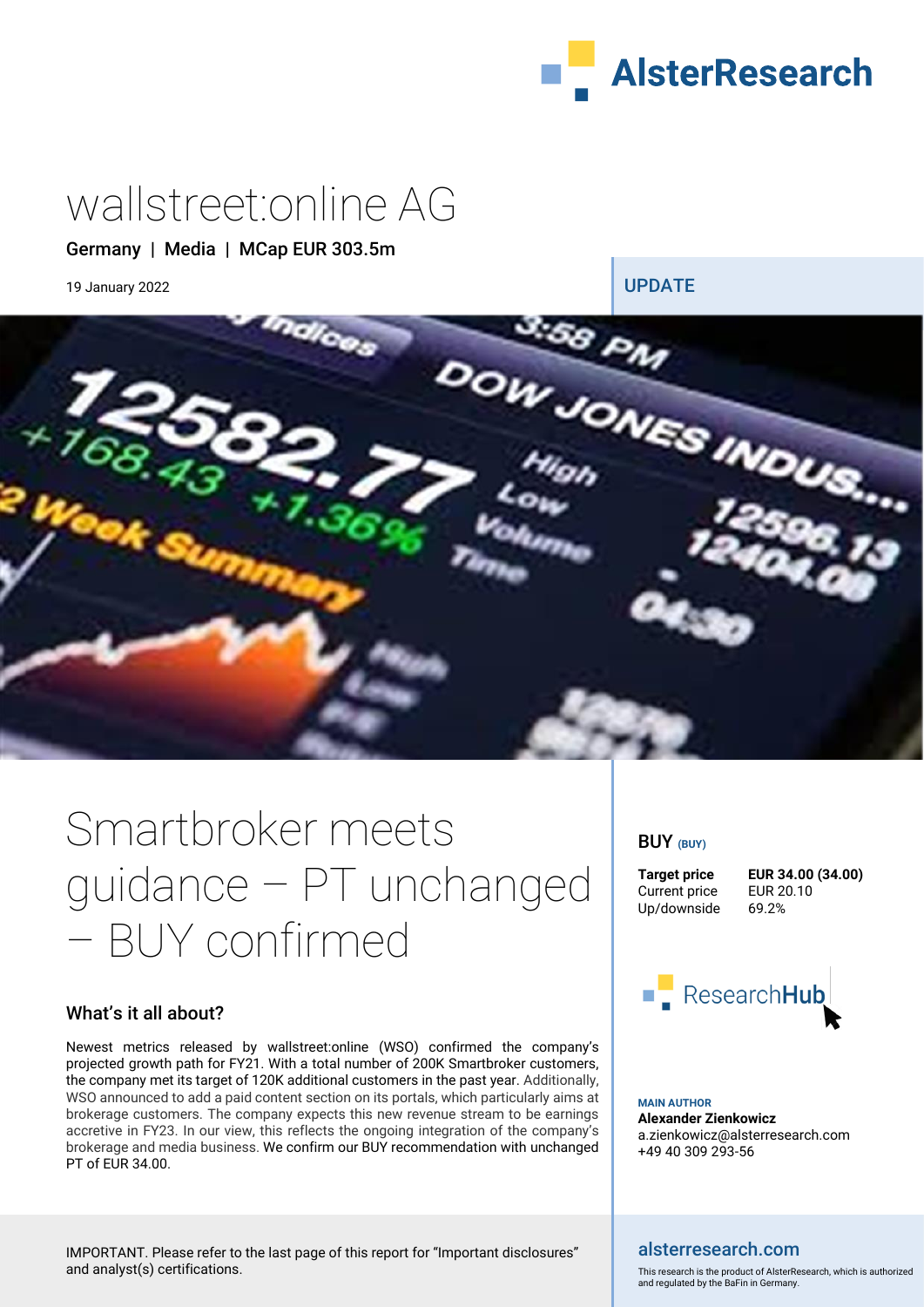

## wallstreet:online AG

#### Germany | Media | MCap EUR 303.5m | EV EUR 297.0m

| BUY (BUY) | Target price<br>Current price<br>Up/downside | EUR 34.00 (34.00)<br>EUR 20.10<br>69.2% | <b>MAIN AUTHOR</b><br><b>Alexander Zienkowicz</b><br>a.zienkowicz@alsterresearch.com<br>+49 40 309 293-56 |
|-----------|----------------------------------------------|-----------------------------------------|-----------------------------------------------------------------------------------------------------------|
|-----------|----------------------------------------------|-----------------------------------------|-----------------------------------------------------------------------------------------------------------|

#### Smartbroker meets guidance – PT unchanged – BUY confirmed

Recently, wallstreet:online AG (WSO) issued brief updates on its brokerage and its portal business. Regarding the brokerage business, WSO announced that it achieved its target of 200k Smartbroker customers per end of FY21. As of December 31, 2021, the company reported a total of around 240k deposits, including Smartbroker, FondsDiscount.de as well as the former VW-Bank clients. In terms of assets under custody (AuC, former terminology Assets under management, AuM), the company reached EUR 8.8bn at the end of the year. The average deposit volume stood at ca. EUR 37,000, which is considerably above 1st-generation brokers like flatexDEGIRO (EUR 23,100) or neobroker competitors like TradeRepulic (ca. EUR 6,000). In line with previous statements, the company expects to reach EUR 10bn in January/February.

A few days earlier, WSO shared some metrics regarding the portal business. The number of annual page impressions increased to approx. 4bn page impressions in 2021 (+15% yoy). At the same time, the number of registered users in WSO's forums rose to more than 836k users. In terms of business development, the company announced that it plans to enhance its Social & Media business by adding a premium section, which is tailored to brokerage customers. Specifically, WSO will extend its offering by journalistic and trading-specific content, as well as self-produced video formats. To this end, WSO expands its in-house editorial team. This means a new revenue stream, which the company expects to be earnings accretive in FY23.

**Conclusion**: wallstreet:online has met the target of adding 120k Smartboker customers in FY21. In terms of AuC and average deposit volumes, WSO outshines its neobroker competitors and underpins the ability to compete with 1st-generation brokers for affluent customers. On the portal side, the planned paid content section will open a new revenue stream, which particularly aims at brokerage customers. This reflects the ongoing integration of the company's brokerage and media business and should become more visible when the company releases its new apps and site updates. Based on our valuation models, we confirm our BUY recommendation with unchanged PT of EUR 34.00.

| wallstreet:online AG | 2018    | 2019    | 2020    | 2021E   | 2022E   | 2023E   |
|----------------------|---------|---------|---------|---------|---------|---------|
| Sales                | 7.8     | 8.6     | 28.2    | 50.8    | 66.0    | 79.2    |
| <b>Growth yoy</b>    | 49.9%   | 10.0%   | 229.9%  | 80.0%   | 30.0%   | 20.0%   |
| EBITDA               | 3.5     | 3.7     | 4.5     | 5.8     | 21.0    | 28.0    |
| <b>EBIT</b>          | 3.4     | 3.7     | 1.9     | 5.7     | 20.9    | 27.8    |
| Net profit           | 3.2     | 1.9     | 3.5     | 4.2     | 14.8    | 19.7    |
| Net debt (net cash)  | $-9.3$  | $-4.5$  | $-6.6$  | $-12.1$ | $-25.8$ | $-44.6$ |
| Net debt/EBITDA      | $-2.7x$ | $-1.2x$ | $-1.4x$ | $-2.1x$ | $-1.2x$ | $-1.6x$ |
| <b>EPS</b> reported  | 0.24    | 0.13    | 0.24    | 0.28    | 0.98    | 1.30    |
| <b>DPS</b>           | 0.00    | 0.00    | 0.00    | 0.00    | 0.00    | 0.00    |
| Dividend yield       | 0.0%    | 0.0%    | 0.0%    | 0.0%    | 0.0%    | 0.0%    |
| Gross profit margin  | 86.4%   | 84.0%   | 52.3%   | 72.5%   | 83.0%   | 85.0%   |
| <b>EBITDA</b> margin | 44.7%   | 43.3%   | 16.0%   | 11.5%   | 31.8%   | 35.3%   |
| <b>EBIT</b> margin   | 43.8%   | 43.1%   | 6.9%    | 11.3%   | 31.6%   | 35.1%   |
| <b>ROCE</b>          | 16.7%   | 12.8%   | 4.6%    | 9.6%    | 28.2%   | 29.9%   |
| EV/EBITDA            | 84.7x   | 80.7x   | 65.6x   | 49.9x   | 13.2x   | 9.3x    |
| EV/EBIT              | 86.5x   | 81.1x   | 152.9x  | 50.9x   | 13.3x   | 9.3x    |
| <b>PER</b>           | 82.9x   | 152.1x  | 82.3x   | 71.9x   | 20.5x   | 15.4x   |
| FCF yield            | 1.1%    | 3.1%    | 0.4%    | $-4.5%$ | 4.7%    | 6.3%    |

Source: Company data, AlsterResearch



**Source: Company data, AlsterResearch** 

| High/low 52 weeks<br><b>Price/Book Ratio</b> | 29.70 / 16.10<br>9.6x |
|----------------------------------------------|-----------------------|
| Ticker / Symbols                             |                       |
| <b>ISIN</b>                                  | DE000A2GS609          |
| <b>WKN</b>                                   | A2GS60                |

Bloomberg WSO1:GR

#### **Changes in estimates**

|      |     | <b>Sales</b> | <b>EBIT</b> | <b>EPS</b> |
|------|-----|--------------|-------------|------------|
| 2021 | old | 0.00         | 0.00        | 0.00       |
|      | Δ   |              |             |            |
| 2022 | old | 0.00         | 0.00        | 0.00       |
|      | Δ   |              |             |            |
| 2023 | old | 0.00         | 0.00        | 0.00       |
|      | Δ   |              |             |            |

#### **Key share data**

| Number of shares: (in m pcs)   | 15.10  |
|--------------------------------|--------|
| Book value per share: (in EUR) | 2.10   |
| Ø trading volume: (12 months)  | 30.000 |

#### **Major shareholders**

| AKD/ André Kolbinger | 56.6% |
|----------------------|-------|
| Management           | 7.5%  |
| <b>Free Float</b>    | 35.9% |

#### **Company description**

wallstreet:online AG is an operator of online platforms for information and news in the field of stock markets, finance, economics and investments. In addition, the company operates online forums for a large finance-community. After acquiring the majority of wallstreet:online capital AG (Smartbroker) WSO transforms into a financial services provider with an integrated community.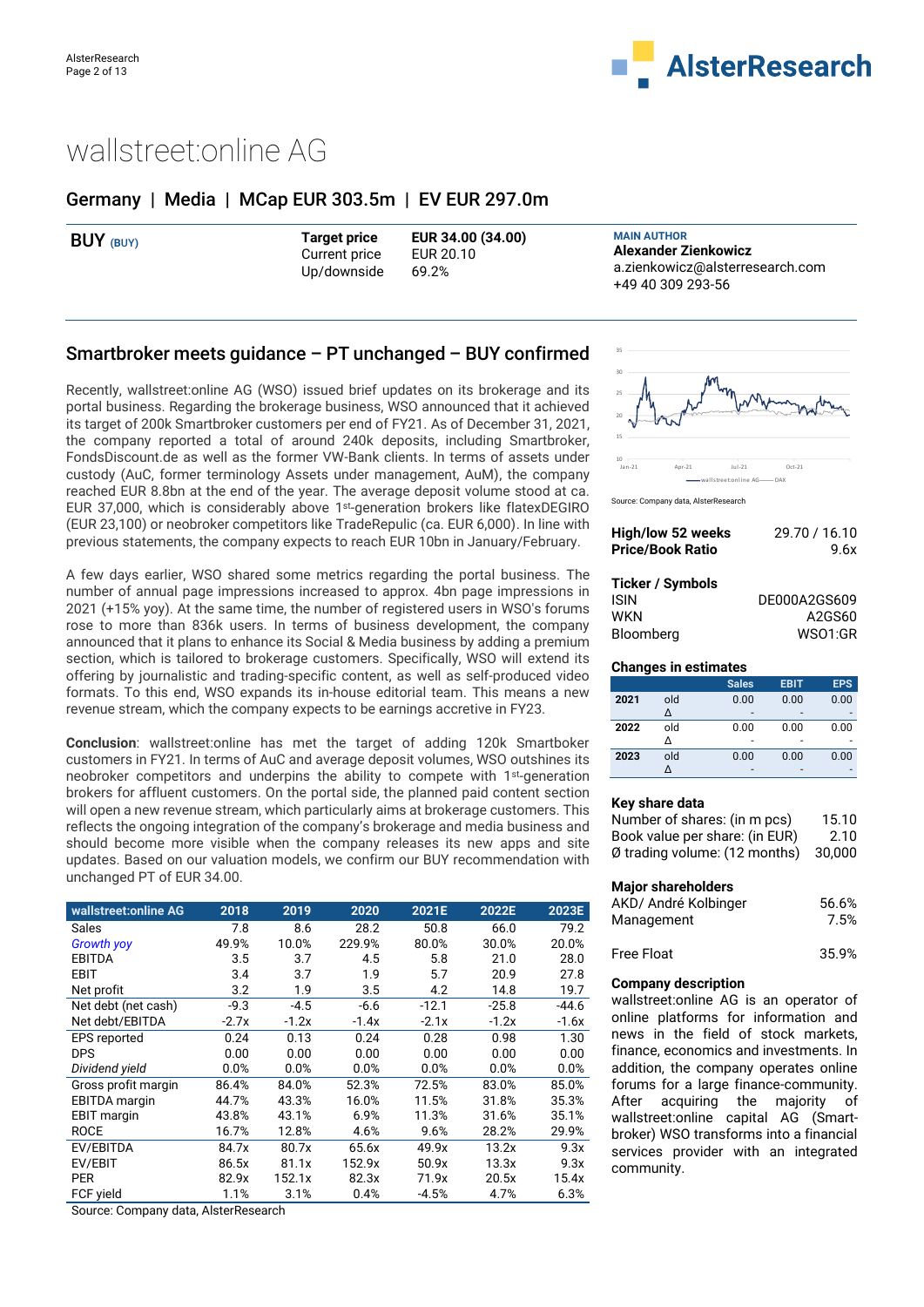

## Investment case in six charts





#### "Vision 2024"



Sales development

Visits in m



Source: Company Data, AlsterResearch



**ROCE** 

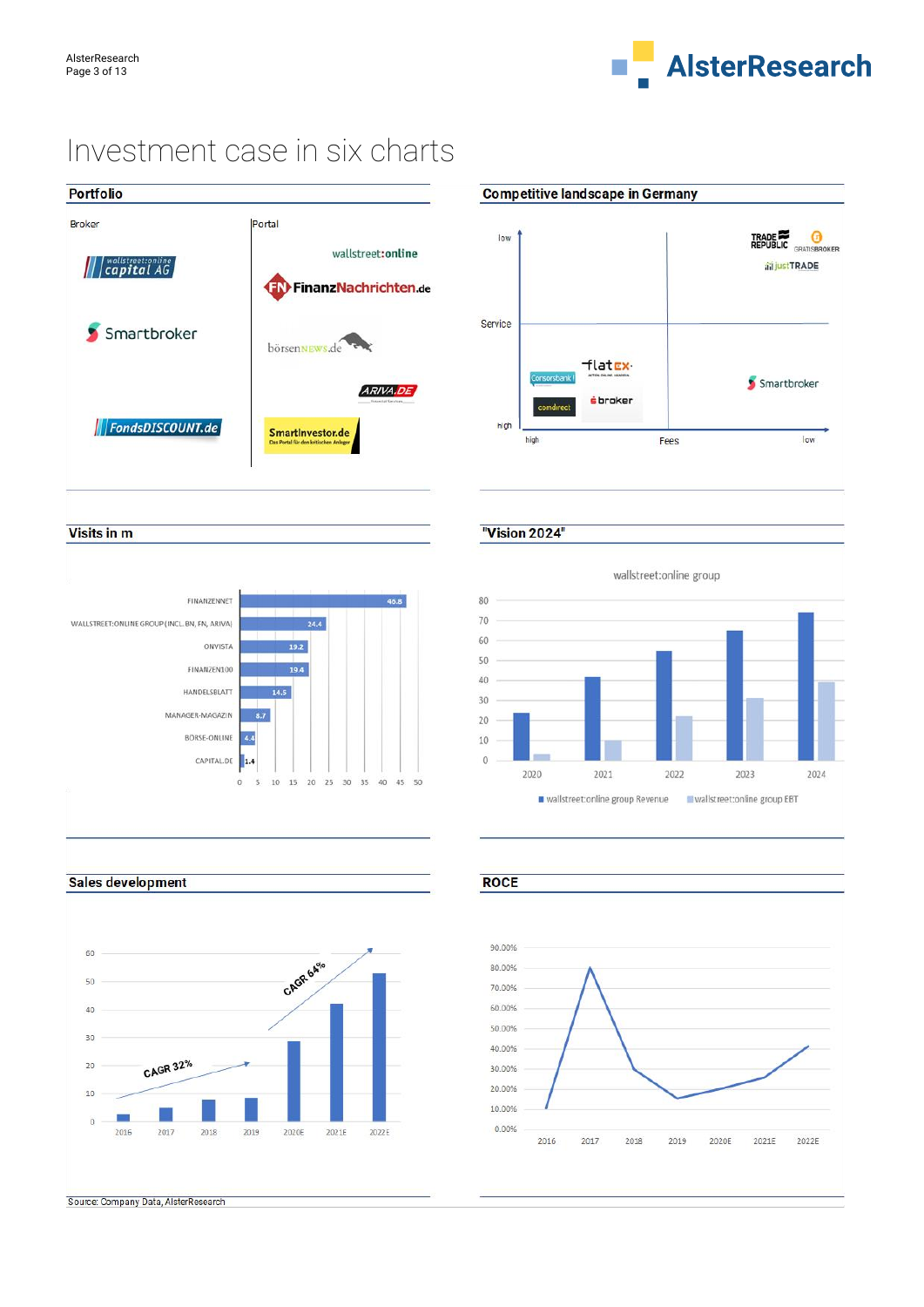

## Valuation

The DCF model results in a price target of  $\epsilon$  33.83 per share. Key model assumptions:

- Top-line growth: We expect wallstreet:online to continue benefitting from structural growth and the first time consolidation of WOC as of 2021E. Our growth estimates for 2021E-28E is in the range of 14% p.a.
- The long-term (terminal value) growth rate is set at 2.5%.
- EBIT margins: The scalable business model should allow for EBIT margins of 35% by 2022E, which look defendable given high competitive quality based on scale and expertise. Accordingly, we model approx. 35% EBIT margins in the long-term.
- WACC: We use a 6.0% risk premium, a beta of 1.06x and 2.0% risk free rate, leading to a weighted average cost of capital of 8.2% to reflect the all equity financing structure.

| DCF (EUR m)<br>(except per share data and beta) | 2021E   | 2022E  | 2023E  | 2024E  | 2025E  | 2026E  | 2027E  | 2028E  | <b>Terminal</b><br>value |
|-------------------------------------------------|---------|--------|--------|--------|--------|--------|--------|--------|--------------------------|
| <b>NOPAT</b>                                    | 4.0     | 14.6   | 19.5   | 26.9   | 29.5   | 32.7   | 36.1   | 38.3   |                          |
| Depreciation & amortization                     | 0.1     | 0.1    | 0.1    | 0.2    | 0.2    | 0.2    | 0.2    | 0.2    |                          |
| Change in working capital                       | $-2.1$  | $-1.0$ | $-0.8$ | $-0.4$ | $-0.0$ | 0.1    | 0.2    | 0.6    |                          |
| Chg. in long-term provisions                    | $-15.8$ | 0.3    | 0.3    | 0.2    | 0.2    | 0.2    | 0.2    | 0.1    |                          |
| Capex                                           | $-0.4$  | $-0.6$ | $-0.6$ | $-0.6$ | $-0.6$ | $-0.6$ | $-0.6$ | $-0.6$ |                          |
| Cash flow                                       | $-14.1$ | 13.5   | 18.5   | 26.2   | 29.3   | 32.6   | 36.1   | 38.7   | 634.8                    |
| Present value                                   | $-14.2$ | 12.5   | 15.7   | 20.5   | 21.0   | 21.5   | 21.9   | 21.6   | 354.6                    |
| <b>WACC</b>                                     | 8.7%    | 8.7%   | 8.7%   | 8.7%   | 8.7%   | 8.7%   | 8.7%   | 8.7%   | 8.7%                     |

**DCF per share derived from the contract of the DCF avg. growth and earnings assumptions** 

|                                   |        | <u>i laililiig iloitzoil avg. ieveilus</u> |
|-----------------------------------|--------|--------------------------------------------|
| Total present value               | 475.2  | Terminal value growth (2028E               |
| Mid-year adj. total present value | 495.5  | <b>Terminal year ROCE</b>                  |
| Net debt / cash at start of year  | $-6.6$ | <b>Terminal year WACC</b>                  |
| <b>Financial assets</b>           | 7.9    |                                            |
| Provisions and off b/s debt       | na     | <b>Terminal WACC derived from</b>          |
| Equity value                      | 510.0  | Cost of borrowing (before tax              |
| No. of shares outstanding         | 15.1   | Long-term tax rate                         |
|                                   |        | Equity beta                                |
| Discounted cash flow / share      | 33.77  | Unlevered beta (industry or co             |
| (ahiznwoh)/ahizqu                 | 68.0%  | Target debt / equity                       |

|                                   |        | Planning horizon avg. revenue growth (2021E - 2028E) | 14.2% |
|-----------------------------------|--------|------------------------------------------------------|-------|
| Total present value               | 475.2  | Terminal value growth (2028E - infinity)             | 2.5%  |
| Mid-year adj. total present value | 495.5  | <b>Terminal year ROCE</b>                            | 23.2% |
| Net debt / cash at start of year  | $-6.6$ | <b>Terminal year WACC</b>                            | 8.7%  |
| Financial assets                  | 7.9    |                                                      |       |
| Provisions and off b/s debt       | na     | <b>Terminal WACC derived from</b>                    |       |
| Equity value                      | 510.0  | Cost of borrowing (before taxes)                     | 5.0%  |
| No. of shares outstanding         | 15.1   | Long-term tax rate                                   | 30.0% |
|                                   |        |                                                      |       |

| NU. UI SHAICS UUISIAHUIHU    | 1 J.I | LUILLEIIII LATTALE                   | 30.U ⁄ |
|------------------------------|-------|--------------------------------------|--------|
|                              |       | Equity beta                          | 1.20   |
| Discounted cash flow / share | 33.77 | Unlevered beta (industry or company) | 1.12   |
| upside/(downside)            | 68.0% | Target debt / equity                 | na     |
|                              |       | Relevered beta                       | 1.12   |
|                              |       | Risk-free rate                       | 2.0%   |
|                              |       | Equity risk premium                  | 6.0%   |
| Share price                  | 20.10 | Cost of equity                       | 8.7%   |
|                              |       |                                      |        |

#### Sensitivity analysis DCI

| Long term growth |         |         |      |      |      |      | Share of present value |       |
|------------------|---------|---------|------|------|------|------|------------------------|-------|
|                  |         | $1.5\%$ | 2.0% | 2.5% | 3.0% | 3.5% |                        |       |
| ပ္ပ              | 2.0%    | 23.2    | 24.1 | 25.2 | 26.3 | 27.6 | 2021E - 2024E          | 7.3%  |
| ŝ                | 1.0%    | 26.3    | 27.5 | 28.9 | 30.4 | 32.3 | 2025E - 2028E          | 18.1% |
| <u>்</u> ஜி      | 0.0%    | 30.2    | 31.8 | 33.8 | 36.0 | 38.7 | terminal value         | 74.6% |
| pe<br>oint       | $-1.0%$ | 35.4    | 37.7 | 40.6 | 44.0 | 48.2 |                        |       |
| ă<br>௨<br>చ్ టి  | $-2.0%$ | 42.5    | 46.1 | 50.6 | 56.2 | 63.6 |                        |       |

Source: AlsterResearch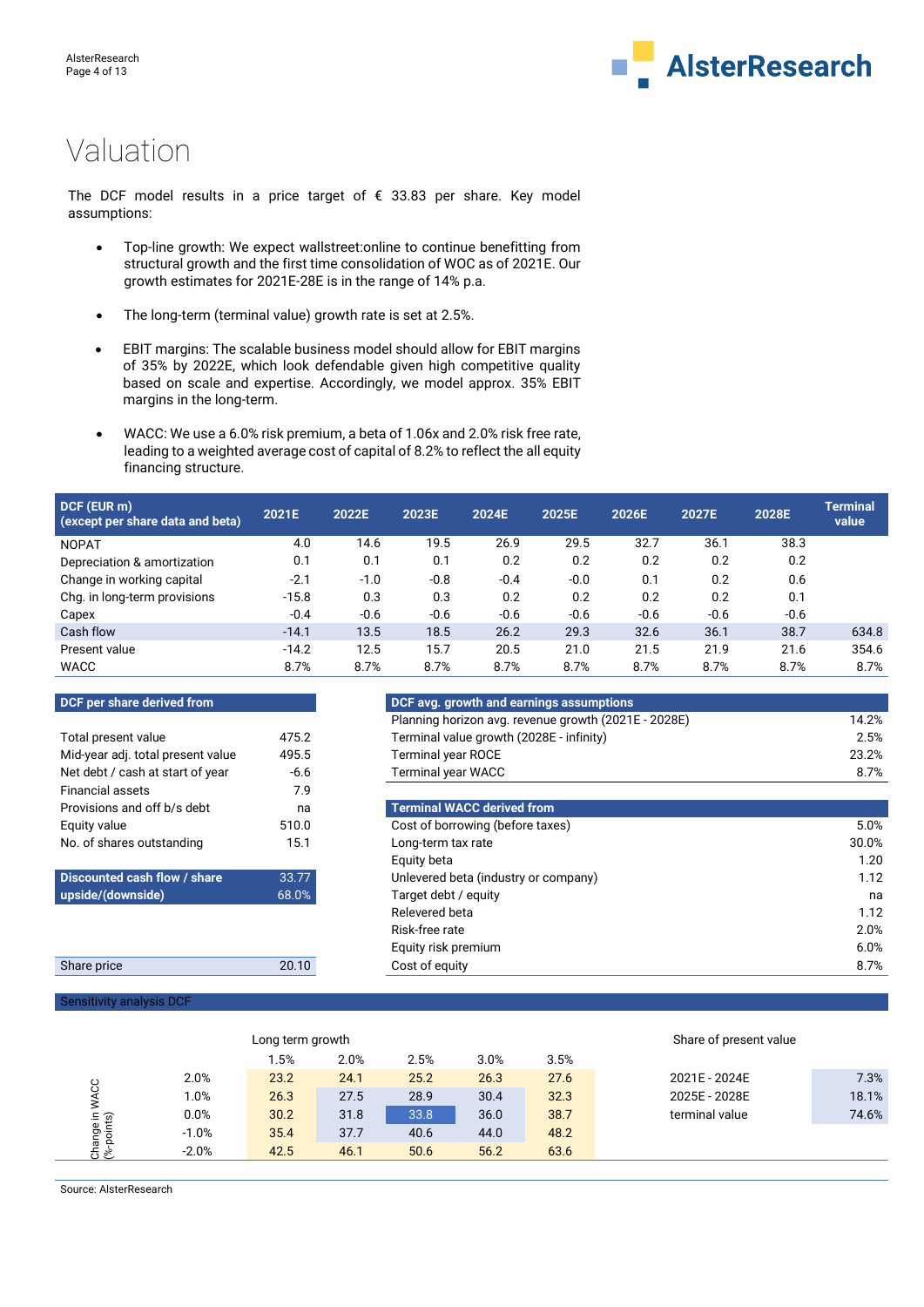

Due to the fact that companies rarely bear sufficient resemblance to peers in terms of geographical exposure, size or competitive strength and in order to adjust for the pitfalls of weak long term visibility, an Adjusted Free Cash Flow analysis (Adjusted FCF) has been conducted.

The adjusted Free Cash Flow Yield results in a fair value between **EUR 22.41 per share based on 2022E and EUR 47.13 per share on 2025E estimates**. At the midpoint, it thus supports the DCF based fair value calculations. In order to capture the favorable growth outlook of wallstreet:online, it seems justified to have a five year valuation horizon.

The main driver of this model is the level of return available to a controlling investor, influenced by the cost of that investors' capital (opportunity costs) and the purchase price – in this case the enterprise value of the company. Here, the adjusted FCF yield is used as a proxy for the required return and is defined as EBITDA less minority interest, taxes and investments required to maintain existing assets (maintenance capex).

| <b>FCF yield in EURm</b>               |      | 2021E    | 2022E   | 2023E   | 2024E   | 2025E    |
|----------------------------------------|------|----------|---------|---------|---------|----------|
|                                        |      |          |         |         |         |          |
| <b>EBITDA</b>                          |      | 5.8      | 21.0    | 28.0    | 38.5    | 42.4     |
| - Maintenance capex                    |      | 0.0      | 0.0     | 0.1     | 0.1     | 0.1      |
| - Minorities                           |      | 0.0      | 0.0     | 0.0     | 0.0     | 0.0      |
| - tax expenses                         |      | 1.8      | 6.3     | 8.4     | 11.6    | 12.7     |
| = Adjusted Free Cash Flow              |      | 4.0      | 14.6    | 19.5    | 26.9    | 29.5     |
|                                        |      |          |         |         |         |          |
| <b>Actual Market Cap</b>               |      | 303.5    | 303.5   | 303.5   | 303.5   | 303.5    |
| + Net debt (cash)                      |      | $-12.1$  | $-25.8$ | $-44.6$ | $-71.0$ | $-100.5$ |
| + Pension provisions                   |      | 0.0      | 0.0     | 0.0     | 0.0     | 0.0      |
| + Off balance sheet financing          |      | 0.0      | 0.0     | 0.0     | 0.0     | 0.0      |
| - Financial assets                     |      | 20.4     | 20.4    | 20.4    | 20.4    | 20.4     |
| - Acc. dividend payments               |      | 0.0      | 0.0     | 0.0     | 0.0     | 0.0      |
| <b>EV Reconciliations</b>              |      | $-32.5$  | $-46.2$ | $-65.0$ | $-91.4$ | $-120.9$ |
| = Actual EV'                           |      | 271.0    | 257.3   | 238.5   | 212.1   | 182.6    |
|                                        |      |          |         |         |         |          |
| <b>Adjusted RW_FCF yield</b>           |      | 1.5%     | 5.7%    | 8.2%    | 12.7%   | 16.2%    |
| base hurdle rate                       |      | 5.0%     | 5.0%    | 5.0%    | 5.0%    | 5.0%     |
| <b>ESG</b> adjustment                  |      | 0.0%     | 0.0%    | 0.0%    | 0.0%    | 0.0%     |
| adjusted hurdle rate                   |      | 5.0%     | 5.0%    | 5.0%    | 5.0%    | 5.0%     |
| <b>Fair EV</b>                         |      | 80.2     | 292.1   | 389.4   | 537.1   | 590.7    |
| - EV Reconciliations                   |      | $-32.5$  | $-46.2$ | $-65.0$ | $-91.4$ | $-120.9$ |
| <b>Fair Market Cap</b>                 |      | 112.8    | 338.4   | 454.4   | 628.5   | 711.7    |
|                                        |      |          |         |         |         |          |
| No. of shares (million)                |      | 15.1     | 15.1    | 15.1    | 15.1    | 15.1     |
| Fair value per share in EUR            |      | 7.47     | 22.41   | 30.09   | 41.62   | 47.13    |
| Premium (-) / discount (+)             |      | $-62.9%$ | 11.5%   | 49.7%   | 107.1%  | 134.5%   |
|                                        |      |          |         |         |         |          |
| <b>Sensitivity analysis fair value</b> |      |          |         |         |         |          |
|                                        |      |          |         |         |         |          |
|                                        | 3.0% | 11.0     | 35.3    | 47.3    | 65.3    | 73.2     |
| <b>Adjusted</b>                        | 4.0% | 8.8      | 27.2    | 36.5    | 50.5    | 56.9     |
| hurdle rate                            | 5.0% | 7.5      | 22.4    | 30.1    | 41.6    | 47.1     |
|                                        | 6.0% | 6.6      | 19.2    | 25.8    | 35.7    | 40.6     |
|                                        | 7.0% | 5.9      | 16.9    | 22.7    | 31.5    | 35.9     |

Source: Company data; AlsterResearch

Simply put, the model assumes that investors require companies to generate a minimum return on the investor's purchase price. The required after-tax return equals the model's hurdle rate of 6%. Anything less suggests the stock is expensive; anything more suggests the stock is cheap. **ESG adjustments might be applicable, based on the overall Leeway ESG Score. A high score indicates high awareness for environmental, social or governance issues and thus might lower the overall risk an investment in the company might carry. A low score on the contrary might increase the risk of an investment and might therefore trigger a higher required hurdle rate.**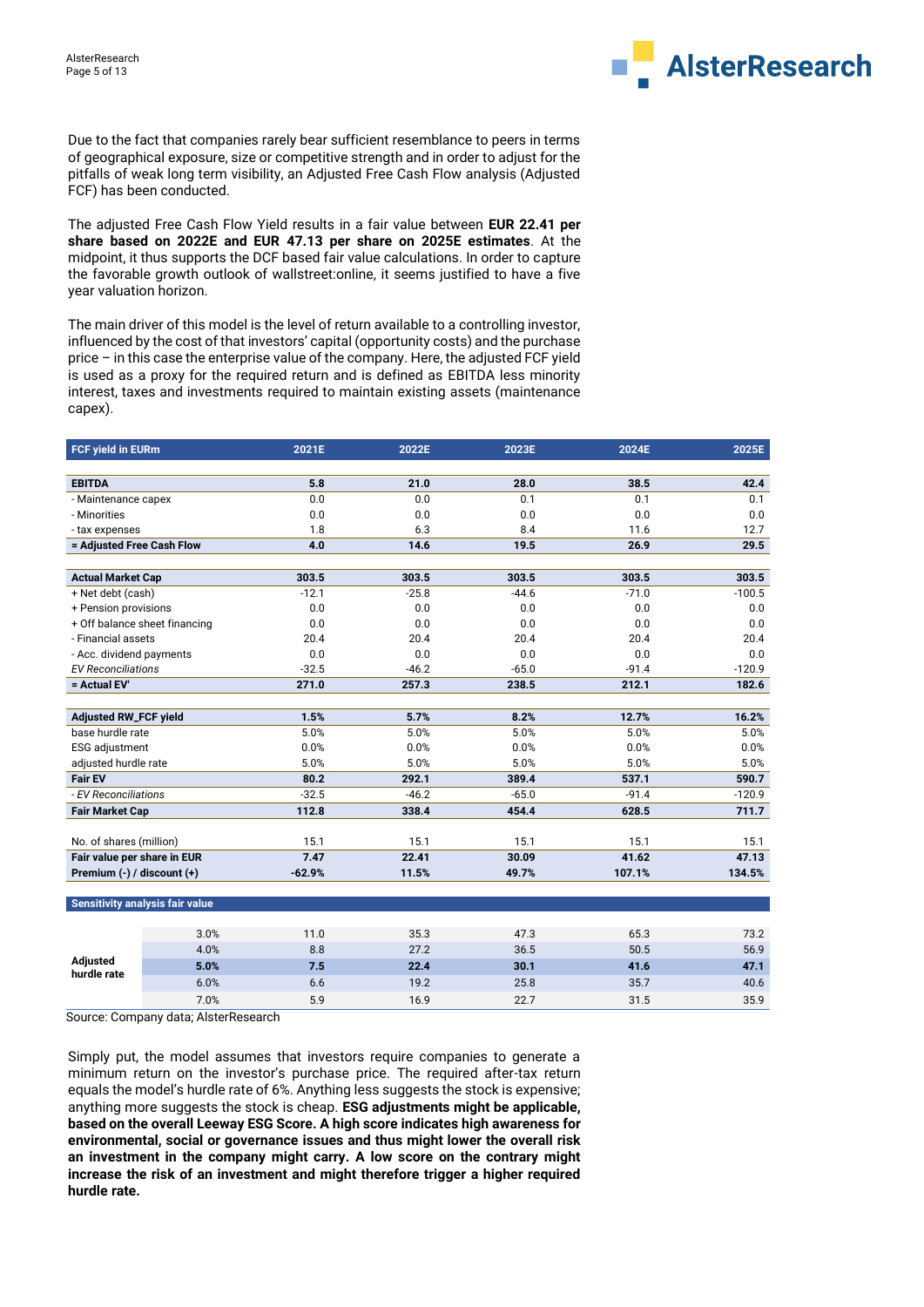

## Financials in six charts



#### **Sales vs. EBITDA margin development EPS, DPS in EUR & yoy EPS growth**



#### **ROCE vs. WACC (pre tax)** Net debt and net debt/EBITDA





Source: Company data; AlsterResearch



# 20.0

Net debt  $(\epsilon m)$  -Net debt / EBITDA (x)

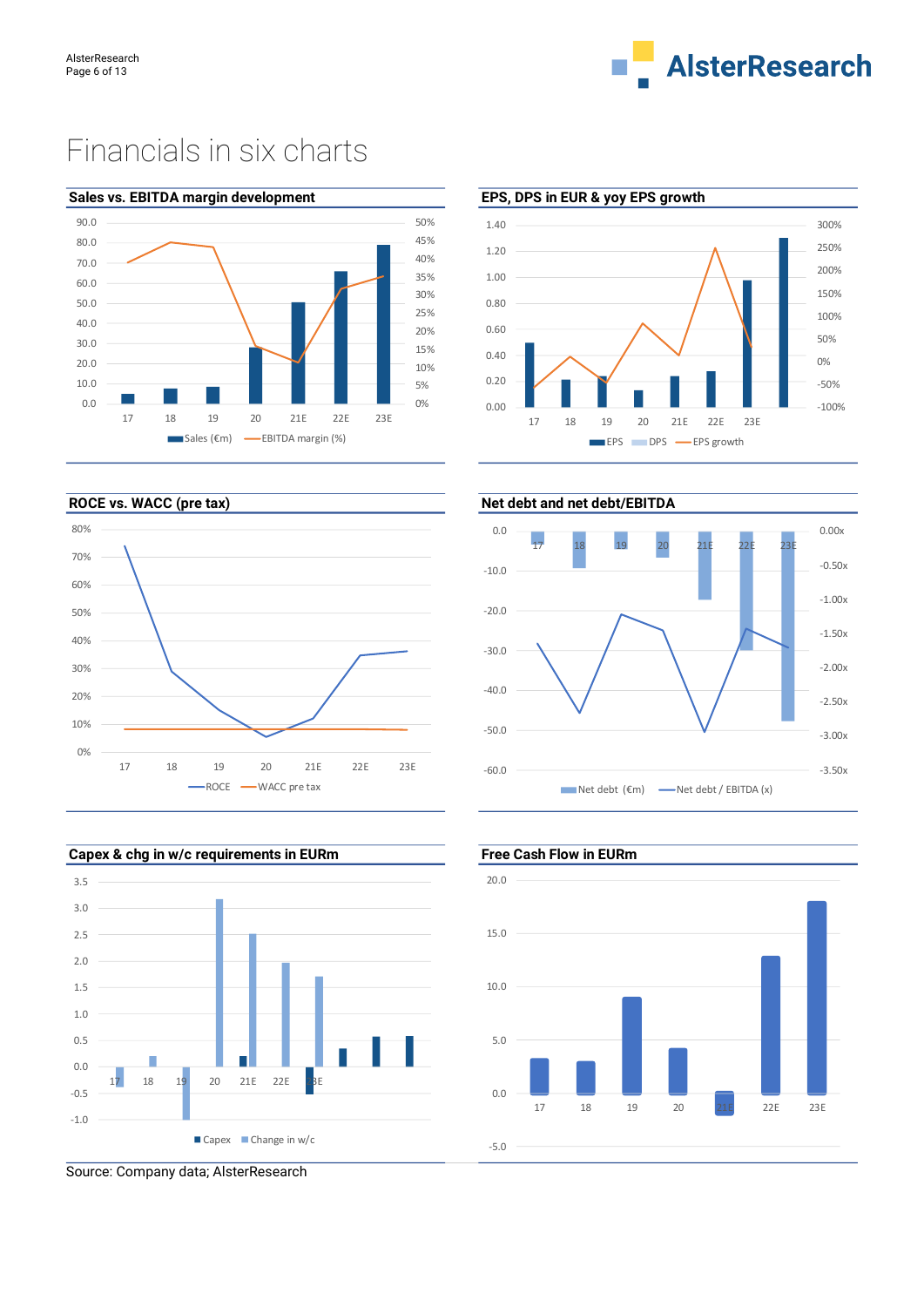

## Financials

| <b>Profit and loss (EUR m)</b>                     | 2018  | 2019   | 2020   | 2021E  | 2022E | 2023E |
|----------------------------------------------------|-------|--------|--------|--------|-------|-------|
| <b>Net sales</b>                                   | 7.8   | 8.6    | 28.2   | 50.8   | 66.0  | 79.2  |
| Sales growth                                       | 49.9% | 10.0%  | 229.9% | 80.0%  | 30.0% | 20.0% |
| Change in finished goods and work-in-process       | 0.0   | 0.0    | 0.0    | 0.0    | 0.0   | 0.0   |
| <b>Total sales</b>                                 | 7.8   | 8.6    | 28.2   | 50.8   | 66.0  | 79.2  |
| Material expenses                                  | 1.1   | 1.4    | 13.5   | 14.0   | 11.2  | 11.9  |
| <b>Gross profit</b>                                | 6.7   | 7.2    | 14.8   | 36.8   | 54.8  | 67.3  |
| Other operating income                             | 0.4   | 0.2    | 0.3    | $-0.5$ | 0.2   | 0.2   |
| Personnel expenses                                 | 2.0   | 2.4    | 8.0    | 15.2   | 17.5  | 19.8  |
| Other operating expenses                           | 1.7   | 1.2    | 2.5    | 15.2   | 16.5  | 19.8  |
| <b>EBITDA</b>                                      | 3.5   | 3.7    | 4.5    | 5.8    | 21.0  | 28.0  |
| Depreciation                                       | 0.0   | 0.0    | 2.5    | 0.0    | 0.0   | 0.1   |
| <b>EBITA</b>                                       | 3.5   | 3.7    | 2.0    | 5.8    | 21.0  | 27.9  |
| Amortisation of goodwill and intangible assets     | 0.1   | 0.0    | 0.1    | 0.1    | 0.1   | 0.1   |
| <b>EBIT</b>                                        | 3.4   | 3.7    | 1.9    | 5.7    | 20.9  | 27.8  |
| <b>Financial result</b>                            | 0.3   | $-0.7$ | 2.5    | 0.3    | 0.3   | 0.3   |
| Recurring pretax income from continuing operations | 3.7   | 3.0    | 4.5    | 6.0    | 21.2  | 28.1  |
| Extraordinary income/loss                          | 0.0   | 0.0    | 0.0    | 0.0    | 0.0   | 0.0   |
| Earnings before taxes                              | 3.7   | 3.0    | 4.5    | 6.0    | 21.2  | 28.1  |
| Taxes                                              | 0.4   | 1.1    | 1.0    | 1.8    | 6.3   | 8.4   |
| Net income from continuing operations              | 3.2   | 1.9    | 3.5    | 4.2    | 14.8  | 19.7  |
| Result from discontinued operations (net of tax)   | 0.0   | 0.0    | 0.0    | 0.0    | 0.0   | 0.0   |
| <b>Net income</b>                                  | 3.2   | 1.9    | 3.5    | 4.2    | 14.8  | 19.7  |
| Minority interest                                  | 0.0   | 0.0    | 0.0    | 0.0    | 0.0   | 0.0   |
| Net profit (reported)                              | 3.2   | 1.9    | 3.5    | 4.2    | 14.8  | 19.7  |
| Average number of shares                           | 13.33 | 14.38  | 14.38  | 15.10  | 15.10 | 15.10 |
| <b>EPS reported</b>                                | 0.24  | 0.13   | 0.24   | 0.28   | 0.98  | 1.30  |

| <b>Profit and loss (common size)</b>               | 2018 | 2019  | 2020 | 2021E | 2022E | 2023E |
|----------------------------------------------------|------|-------|------|-------|-------|-------|
| <b>Net sales</b>                                   | 100% | 100%  | 100% | 100%  | 100%  | 100%  |
| Change in finished goods and work-in-process       | 0%   | 0%    | 0%   | 0%    | $0\%$ | 0%    |
| <b>Total sales</b>                                 | 100% | 100%  | 100% | 100%  | 100%  | 100%  |
| Material expenses                                  | 14%  | 16%   | 48%  | 27%   | 17%   | 15%   |
| <b>Gross profit</b>                                | 86%  | 84%   | 52%  | 73%   | 83%   | 85%   |
| Other operating income                             | 6%   | 2%    | 1%   | $-1%$ | 0%    | 0%    |
| Personnel expenses                                 | 26%  | 28%   | 28%  | 30%   | 27%   | 25%   |
| Other operating expenses                           | 21%  | 14%   | 9%   | 30%   | 25%   | 25%   |
| <b>EBITDA</b>                                      | 45%  | 43%   | 16%  | 12%   | 32%   | 35%   |
| Depreciation                                       | 0%   | 0%    | 9%   | 0%    | $0\%$ | $0\%$ |
| <b>EBITA</b>                                       | 45%  | 43%   | 7%   | 11%   | 32%   | 35%   |
| Amortisation of goodwill and intangible assets     | 1%   | 0%    | 0%   | 0%    | 0%    | 0%    |
| <b>EBIT</b>                                        | 44%  | 43%   | 7%   | 11%   | 32%   | 35%   |
| <b>Financial result</b>                            | 3%   | $-8%$ | 9%   | 1%    | 0%    | 0%    |
| Recurring pretax income from continuing operations | 47%  | 35%   | 16%  | 12%   | 32%   | 35%   |
| Extraordinary income/loss                          | 0%   | 0%    | 0%   | 0%    | 0%    | $0\%$ |
| Earnings before taxes                              | 47%  | 35%   | 16%  | 12%   | 32%   | 35%   |
| Taxes                                              | 5%   | 13%   | 4%   | 4%    | 10%   | 11%   |
| Net income from continuing operations              | 42%  | 22%   | 12%  | 8%    | 22%   | 25%   |
| Result from discontinued operations (net of tax)   | 0%   | 0%    | 0%   | 0%    | $0\%$ | 0%    |
| <b>Net income</b>                                  | 42%  | 22%   | 12%  | 8%    | 22%   | 25%   |
| Minority interest                                  | 0%   | 0%    | 0%   | 0%    | 0%    | 0%    |
| Net profit (reported)                              | 42%  | 22%   | 12%  | 8%    | 22%   | 25%   |

Source: Company data; AlsterResearch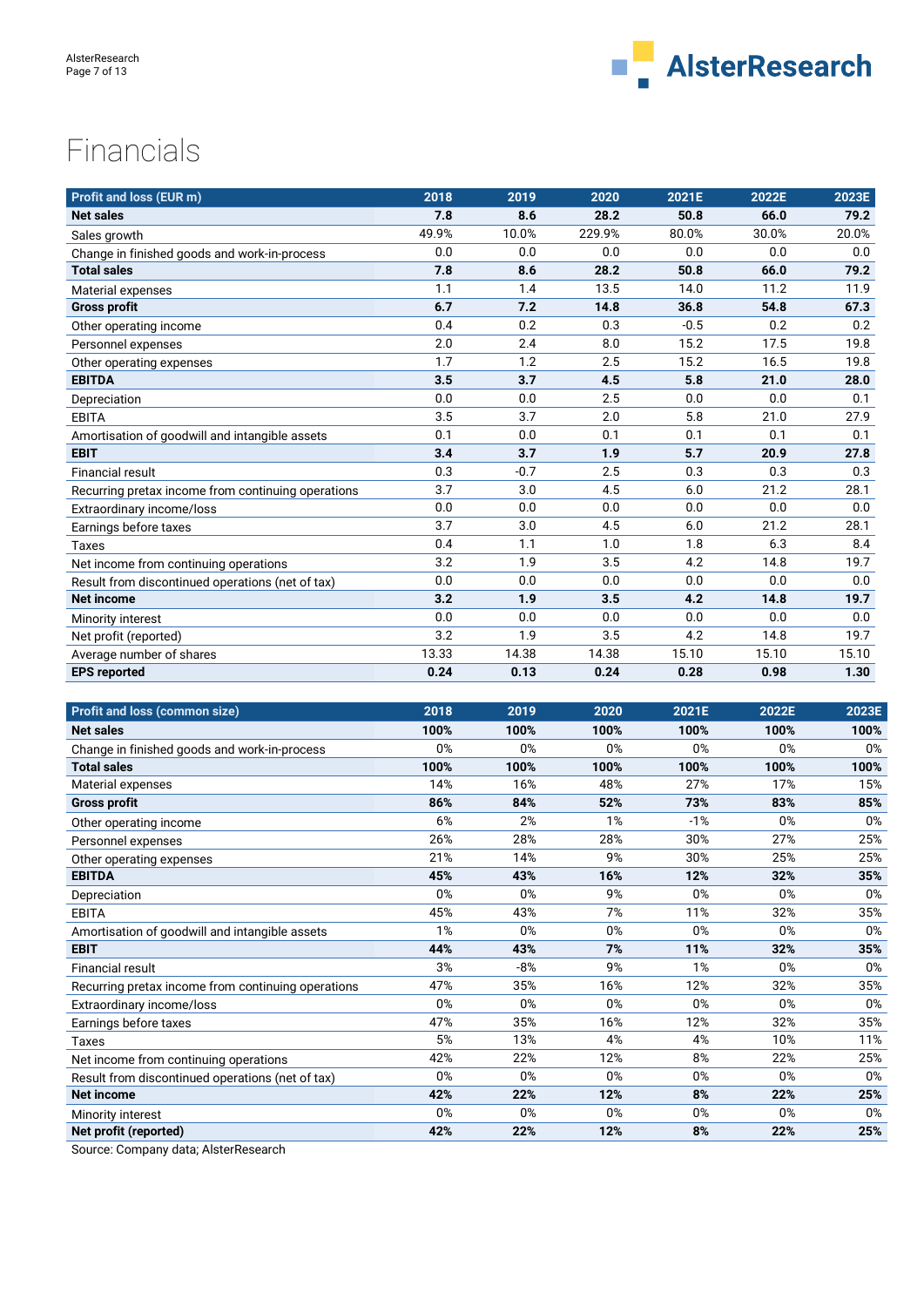

| <b>Balance sheet (EUR m)</b>                              | 2018 | 2019 | 2020 | 2021E | 2022E | 2023E |
|-----------------------------------------------------------|------|------|------|-------|-------|-------|
| Intangible assets (exl. Goodwill)                         | 0.2  | 0.2  | 9.0  | 9.0   | 9.0   | 9.0   |
| Goodwill                                                  | 0.0  | 0.0  | 11.4 | 11.4  | 11.4  | 11.4  |
| Property, plant and equipment                             | 0.0  | 0.0  | 0.4  | 0.7   | 1.1   | 1.6   |
| <b>Financial assets</b>                                   | 10.0 | 28.0 | 7.9  | 20.4  | 20.4  | 20.4  |
| <b>FIXED ASSETS</b>                                       | 10.2 | 28.3 | 28.8 | 41.5  | 42.0  | 42.4  |
| Inventories                                               | 0.0  | 0.0  | 0.0  | 0.0   | 0.0   | 0.0   |
| Accounts receivable                                       | 0.5  | 0.5  | 2.8  | 4.6   | 5.5   | 5.9   |
| Other current assets                                      | 0.7  | 1.7  | 5.1  | 5.1   | 5.1   | 5.1   |
| Liquid assets                                             | 9.3  | 4.5  | 14.1 | 17.1  | 29.8  | 47.6  |
| Deferred taxes                                            | 0.0  | 0.0  | 0.0  | 0.0   | 0.0   | 0.0   |
| Deferred charges and prepaid expenses                     | 0.1  | 1.0  | 0.3  | 1.5   | 1.7   | 2.0   |
| <b>CURRENT ASSETS</b>                                     | 10.6 | 7.8  | 22.4 | 28.4  | 42.1  | 60.6  |
| <b>TOTAL ASSETS</b>                                       | 20.8 | 36.0 | 51.2 | 69.9  | 84.1  | 103.0 |
| <b>SHAREHOLDERS EQUITY</b>                                | 19.3 | 27.1 | 30.2 | 53.9  | 68.7  | 88.4  |
| <b>MINORITY INTEREST</b>                                  | 0.0  | 0.0  | 0.0  | 0.0   | 0.0   | 0.0   |
| Long-term debt                                            | 0.0  | 0.0  | 5.4  | 5.0   | 4.0   | 3.0   |
| Provisions for pensions and similar obligations           | 0.0  | 0.0  | 0.0  | 0.0   | 0.0   | 0.0   |
| Other provisions                                          | 1.0  | 1.6  | 4.3  | 1.0   | 1.3   | 1.6   |
| <b>Non-current liabilities</b>                            | 1.0  | 1.6  | 9.7  | 6.0   | 5.3   | 4.6   |
| short-term liabilities to banks                           | 0.0  | 0.0  | 2.1  | 0.0   | 0.0   | 0.0   |
| Accounts payable                                          | 0.2  | 0.2  | 0.0  | 0.0   | 0.0   | 0.0   |
| Advance payments received on orders                       | 0.0  | 0.0  | 0.0  | 0.0   | 0.0   | 0.0   |
| Other liabilities (incl. from lease and rental contracts) | 0.2  | 7.0  | 6.4  | 9.0   | 9.0   | 9.0   |
| Deferred taxes                                            | 0.0  | 0.0  | 1.0  | 1.0   | 1.0   | 1.0   |
| Deferred income                                           | 0.0  | 0.0  | 1.7  | 0.0   | 0.0   | 0.0   |
| <b>Current liabilities</b>                                | 0.4  | 7.2  | 11.2 | 10.0  | 10.0  | 10.0  |
| <b>TOTAL LIABILITIES AND SHAREHOLDERS EQUITY</b>          | 20.8 | 36.0 | 51.2 | 69.9  | 84.1  | 103.0 |

| <b>Balance sheet (common size)</b>                        | 2018 | 2019 | 2020 | 2021E | 2022E | 2023E |
|-----------------------------------------------------------|------|------|------|-------|-------|-------|
| Intangible assets (excl. Goodwill)                        | 1%   | 1%   | 18%  | 13%   | 11%   | 9%    |
| Goodwill                                                  | 0%   | 0%   | 22%  | 16%   | 14%   | 11%   |
| Property, plant and equipment                             | 0%   | 0%   | 1%   | 1%    | 1%    | 2%    |
| <b>Financial assets</b>                                   | 48%  | 78%  | 15%  | 29%   | 24%   | 20%   |
| <b>FIXED ASSETS</b>                                       | 49%  | 78%  | 56%  | 59%   | 50%   | 41%   |
| Inventories                                               | 0%   | 0%   | 0%   | 0%    | 0%    | 0%    |
| Accounts receivable                                       | 2%   | 1%   | 5%   | 7%    | 7%    | 6%    |
| Other current assets                                      | 4%   | 5%   | 10%  | 7%    | 6%    | 5%    |
| Liquid assets                                             | 45%  | 12%  | 28%  | 24%   | 35%   | 46%   |
| Deferred taxes                                            | 0%   | 0%   | 0%   | 0%    | 0%    | 0%    |
| Deferred charges and prepaid expenses                     | 0%   | 3%   | 1%   | 2%    | 2%    | 2%    |
| <b>CURRENT ASSETS</b>                                     | 51%  | 22%  | 44%  | 41%   | 50%   | 59%   |
| <b>TOTAL ASSETS</b>                                       | 100% | 100% | 100% | 100%  | 100%  | 100%  |
| <b>SHAREHOLDERS EQUITY</b>                                | 93%  | 75%  | 59%  | 77%   | 82%   | 86%   |
| <b>MINORITY INTEREST</b>                                  | 0%   | 0%   | 0%   | 0%    | 0%    | 0%    |
| Long-term debt                                            | 0%   | 0%   | 11%  | 7%    | 5%    | 3%    |
| Provisions for pensions and similar obligations           | 0%   | 0%   | 0%   | 0%    | 0%    | 0%    |
| Other provisions                                          | 5%   | 5%   | 8%   | 1%    | 2%    | 2%    |
| <b>Non-current liabilities</b>                            | 5%   | 5%   | 19%  | 9%    | 6%    | 4%    |
| short-term liabilities to banks                           | 0%   | 0%   | 4%   | 0%    | 0%    | 0%    |
| Accounts payable                                          | 1%   | 1%   | 0%   | 0%    | 0%    | 0%    |
| Advance payments received on orders                       | 0%   | 0%   | 0%   | 0%    | 0%    | 0%    |
| Other liabilities (incl. from lease and rental contracts) | 1%   | 20%  | 13%  | 13%   | 11%   | 9%    |
| Deferred taxes                                            | 0%   | 0%   | 2%   | 1%    | 1%    | 1%    |
| Deferred income                                           | 0%   | 0%   | 3%   | 0%    | 0%    | 0%    |
| <b>Current liabilities</b>                                | 2%   | 20%  | 22%  | 14%   | 12%   | 10%   |
| <b>TOTAL LIABILITIES AND SHAREHOLDERS EQUITY</b>          | 100% | 100% | 100% | 100%  | 100%  | 100%  |
| Source: Company data; AlsterResearch                      |      |      |      |       |       |       |
| Cash flow statement (EUR m)                               | 2018 | 2019 | 2020 | 2021E | 2022E | 2023E |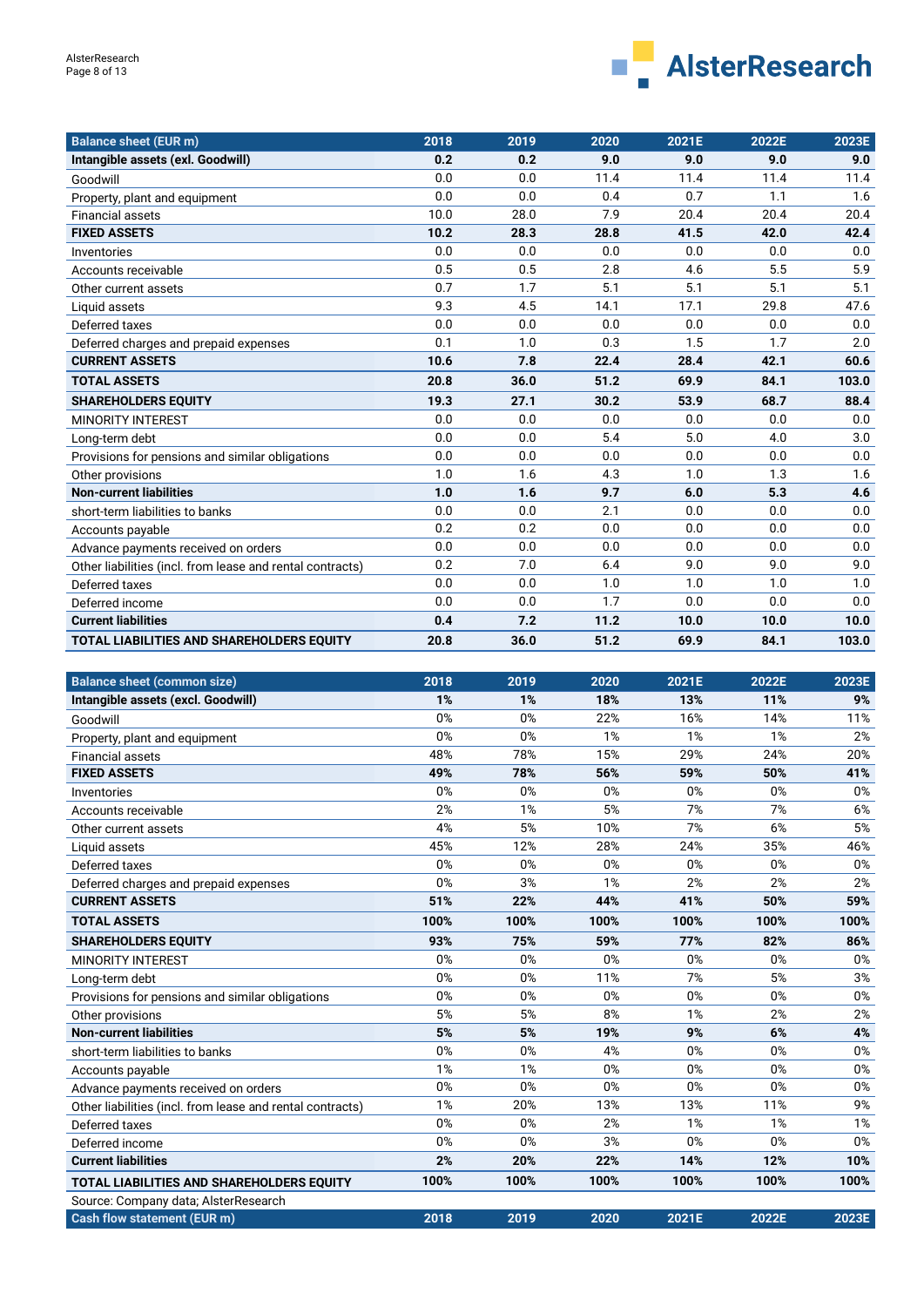

| Net profit/loss                                 | 3.2     | 1.9     | 3.5    | 4.2     | 14.8   | 19.7   |
|-------------------------------------------------|---------|---------|--------|---------|--------|--------|
| Depreciation of fixed assets (incl. leases)     | 0.0     | 0.0     | 2.9    | 0.0     | 0.0    | 0.1    |
| Amortisation of goodwill                        | 0.0     | 0.0     | 0.0    | 0.0     | 0.0    | 0.0    |
| Amortisation of intangible assets               | 0.0     | 0.0     | 0.1    | 0.1     | 0.1    | 0.1    |
| Others                                          | 0.0     | 0.0     | 0.2    | $-15.8$ | 0.3    | 0.3    |
| Cash flow from operations before changes in w/c | 3.2     | 1.9     | 6.7    | $-11.5$ | 15.2   | 20.1   |
| Increase/decrease in inventory                  | 0.0     | 0.0     | $-0.0$ | 0.0     | 0.0    | 0.0    |
| Increase/decrease in accounts receivable        | 0.0     | 0.1     | $-2.3$ | $-1.8$  | $-0.8$ | $-0.4$ |
| Increase/decrease in accounts payable           | $-0.2$  | 0.0     | $-0.2$ | 0.0     | 0.0    | 0.0    |
| Increase/decrease in other w/c positions        | 0.0     | 6.9     | $-0.7$ | $-0.3$  | $-0.1$ | $-0.3$ |
| Increase/decrease in working capital            | $-0.2$  | 7.0     | $-3.2$ | $-2.1$  | $-1.0$ | $-0.8$ |
| Cash flow from operating activities             | 3.0     | 8.9     | 3.5    | $-13.6$ | 14.3   | 19.3   |
| <b>CAPEX</b>                                    | $-0.2$  | 0.0     | 0.5    | $-0.4$  | $-0.6$ | $-0.6$ |
| Payments for acquisitions                       | 0.0     | $-15.0$ | 0.0    | 0.0     | 0.0    | 0.0    |
| <b>Financial investments</b>                    | $-10.4$ | $-4.7$  | $-2.6$ | 0.0     | 0.0    | 0.0    |
| Income from asset disposals                     | 0.0     | 0.0     | 3.5    | 0.0     | 0.0    | 0.0    |
| Cash flow from investing activities             | $-10.6$ | $-19.7$ | 1.4    | $-0.4$  | $-0.6$ | $-0.6$ |
| Cash flow before financing                      | $-7.6$  | $-10.8$ | 4.9    | $-13.9$ | 13.7   | 18.7   |
| Increase/decrease in debt position              | 0.0     | 0.0     | 4.7    | $-2.5$  | $-1.0$ | $-1.0$ |
| Purchase of own shares                          | 0.0     | 0.0     | 0.0    | 0.0     | 0.0    | 0.0    |
| Capital measures                                | 13.4    | 5.8     | 0.0    | 0.0     | 0.0    | 0.0    |
| Dividends paid                                  | 0.0     | 0.0     | 0.0    | 0.0     | 0.0    | 0.0    |
| Others                                          | 0.0     | 0.0     | $-0.2$ | 0.0     | 0.0    | 0.0    |
| Effects of exchange rate changes on cash        | 0.0     | 0.0     | 0.0    | 0.0     | 0.0    | 0.0    |
| Cash flow from financing activities             | 13.4    | 5.8     | 4.5    | $-2.5$  | $-1.0$ | $-1.0$ |
| Increase/decrease in liquid assets              | 5.8     | $-5.0$  | 9.5    | $-16.4$ | 12.7   | 17.7   |
| Liquid assets at end of period                  | 9.2     | 4.2     | 13.6   | $-2.8$  | 9.9    | 27.6   |

Source: Company data; AlsterResearch

| <b>Regional sales split (EURm)</b> | 2018 | 2019 | 2020 | 2021E | 2022E | 2023E |
|------------------------------------|------|------|------|-------|-------|-------|
| Domestic                           | 7.8  | 8.6  | 28.2 | 50.8  | 66.0  | 79.2  |
| Europe (ex domestic)               | 0.0  | 0.0  | 0.0  | 0.0   | 0.0   | 0.0   |
| The Americas                       | 0.0  | 0.0  | 0.0  | 0.0   | 0.0   | 0.0   |
| Asia                               | 0.0  | 0.0  | 0.0  | 0.0   | 0.0   | 0.0   |
| Rest of World                      | 0.0  | 0.0  | 0.0  | 0.0   | 0.0   | 0.0   |
| <b>Total sales</b>                 | 7.8  | 8.6  | 28.2 | 50.8  | 66.0  | 79.2  |

| Regional sales split (common size) | 2018   | 2019   | 2020    | 2021E  | 2022E   | 2023E  |
|------------------------------------|--------|--------|---------|--------|---------|--------|
| Domestic                           | 100.0% | 100.0% | 100.0%  | 100.0% | 100.0%  | 100.0% |
| Europe (ex domestic)               | 0.0%   | 0.0%   | 0.0%    | 0.0%   | $0.0\%$ | 0.0%   |
| The Americas                       | 0.0%   | 0.0%   | $0.0\%$ | 0.0%   | 0.0%    | 0.0%   |
| Asia                               | 0.0%   | 0.0%   | 0.0%    | 0.0%   | 0.0%    | 0.0%   |
| Rest of World                      | 0.0%   | 0.0%   | 0.0%    | 0.0%   | 0.0%    | 0.0%   |
| <b>Total sales</b>                 | 100%   | 100%   | 100%    | 100%   | 100%    | 100%   |

Source: Company data; AlsterResearch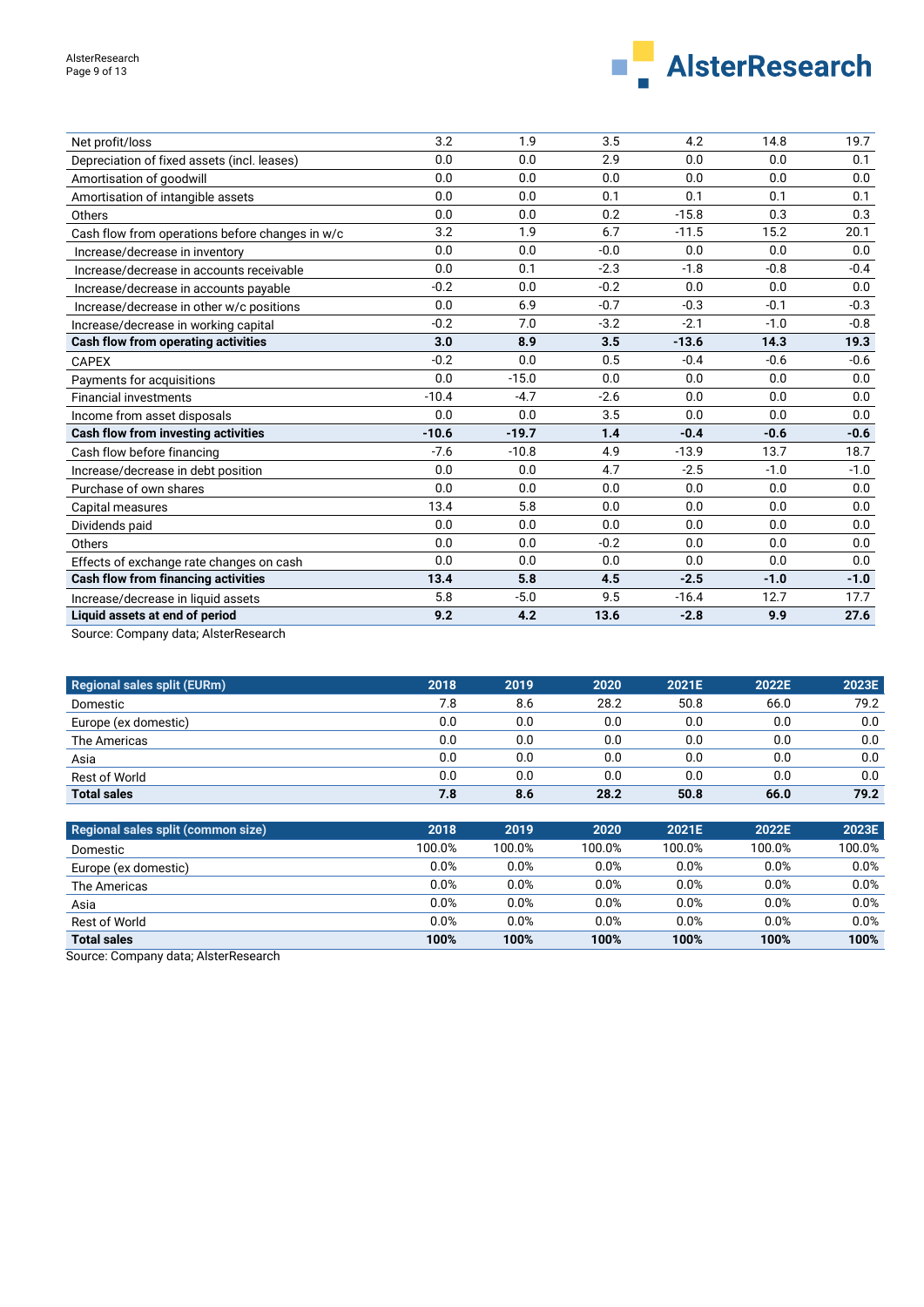

| <b>Ratios</b>                     | 2018     | 2019     | 2020     | 2021E    | 2022E    | 2023E    |
|-----------------------------------|----------|----------|----------|----------|----------|----------|
| Per share data                    |          |          |          |          |          |          |
| Earnings per share reported       | 0.24     | 0.13     | 0.24     | 0.28     | 0.98     | 1.30     |
| Cash flow per share               | 0.23     | 0.61     | 0.07     | $-0.90$  | 0.94     | 1.28     |
| Book value per share              | 1.45     | 1.89     | 2.10     | 3.57     | 4.55     | 5.86     |
| Dividend per share                | 0.00     | 0.00     | 0.00     | 0.00     | 0.00     | 0.00     |
| <b>Valuation</b>                  |          |          |          |          |          |          |
| P/E                               | 82.9x    | 152.1x   | 82.3x    | 71.9x    | 20.5x    | 15.4x    |
| P/CF                              | 88.7x    | 32.7x    | 275.4x   | $-22.3x$ | 21.3x    | 15.8x    |
| P/BV                              | 13.9x    | 10.6x    | 9.6x     | 5.6x     | 4.4x     | 3.4x     |
| Dividend yield (%)                | 0.0%     | 0.0%     | 0.0%     | 0.0%     | 0.0%     | 0.0%     |
| FCF yield (%)                     | 1.1%     | 3.1%     | 0.4%     | $-4.5%$  | 4.7%     | 6.3%     |
| EV/Sales                          | 37.9x    | 35.0x    | 10.5x    | 5.7x     | 4.2x     | 3.3x     |
| EV/EBITDA                         | 84.7x    | 80.7x    | 65.6x    | 49.9x    | 13.2x    | 9.3x     |
| EV/EBIT                           | 86.5x    | 81.1x    | 152.9x   | 50.9x    | 13.3x    | 9.3x     |
| Income statement (EURm)           |          |          |          |          |          |          |
| Sales                             | 7.8      | 8.6      | 28.2     | 50.8     | 66.0     | 79.2     |
| yoy chg in %                      | 49.9%    | 10.0%    | 229.9%   | 80.0%    | 30.0%    | 20.0%    |
| Gross profit                      | 6.7      | 7.2      | 14.8     | 36.8     | 54.8     | 67.3     |
| Gross margin in %                 | 86.4%    | 84.0%    | 52.3%    | 72.5%    | 83.0%    | 85.0%    |
| <b>EBITDA</b>                     | 3.5      | 3.7      | 4.5      | 5.8      | 21.0     | 28.0     |
| EBITDA margin in %                | 44.7%    | 43.3%    | 16.0%    | 11.5%    | 31.8%    | 35.3%    |
| <b>EBIT</b>                       | 3.4      | 3.7      | 1.9      | 5.7      | 20.9     | 27.8     |
| EBIT margin in %                  | 43.8%    | 43.1%    | 6.9%     | 11.3%    | 31.6%    | 35.1%    |
| Net profit                        | 3.2      | 1.9      | 3.5      | 4.2      | 14.8     | 19.7     |
| <b>Cash flow statement (EURm)</b> |          |          |          |          |          |          |
| CF from operations                | 3.0      | 8.9      | 3.5      | $-13.6$  | 14.3     | 19.3     |
| Capex                             | $-0.2$   | 0.0      | 0.5      | $-0.4$   | $-0.6$   | $-0.6$   |
| <b>Maintenance Capex</b>          | 0.0      | 0.0      | 2.5      | 0.0      | 0.0      | 0.1      |
| Free cash flow                    | 2.8      | 8.9      | 4.1      | $-13.9$  | 13.7     | 18.7     |
| <b>Balance sheet (EURm)</b>       |          |          |          |          |          |          |
| Intangible assets                 | 0.2      | 0.2      | 20.5     | 20.4     | 20.4     | 20.4     |
| Tangible assets                   | 0.0      | 0.0      | 0.4      | 0.7      | 1.1      | 1.6      |
| Shareholders' equity              | 19.3     | 27.1     | 30.2     | 53.9     | 68.7     | 88.4     |
| Pension provisions                | 0.0      | 0.0      | 0.0      | 0.0      | 0.0      | 0.0      |
| Liabilities and provisions        | 1.0      | 1.6      | 11.8     | 6.0      | 5.3      | 4.6      |
| Net financial debt                | $-9.3$   | $-4.5$   | $-6.6$   | $-12.1$  | $-25.8$  | $-44.6$  |
| w/c requirements                  | 0.3      | 0.3      | 2.8      | 4.6      | 5.5      | 5.9      |
| <b>Ratios</b>                     |          |          |          |          |          |          |
| <b>ROE</b>                        | 16.7%    | 7.0%     | 11.5%    | 7.8%     | 21.6%    | 22.3%    |
| <b>ROCE</b>                       | 16.7%    | 12.8%    | 4.6%     | 9.6%     | 28.2%    | 29.9%    |
| Net gearing                       | $-48.0%$ | $-16.6%$ | $-21.7%$ | $-22.5%$ | $-37.6%$ | $-50.4%$ |
| Net debt / EBITDA                 | $-2.7x$  | $-1.2x$  | $-1.4x$  | $-2.1x$  | $-1.2x$  | $-1.6x$  |

Source: Company data; AlsterResearch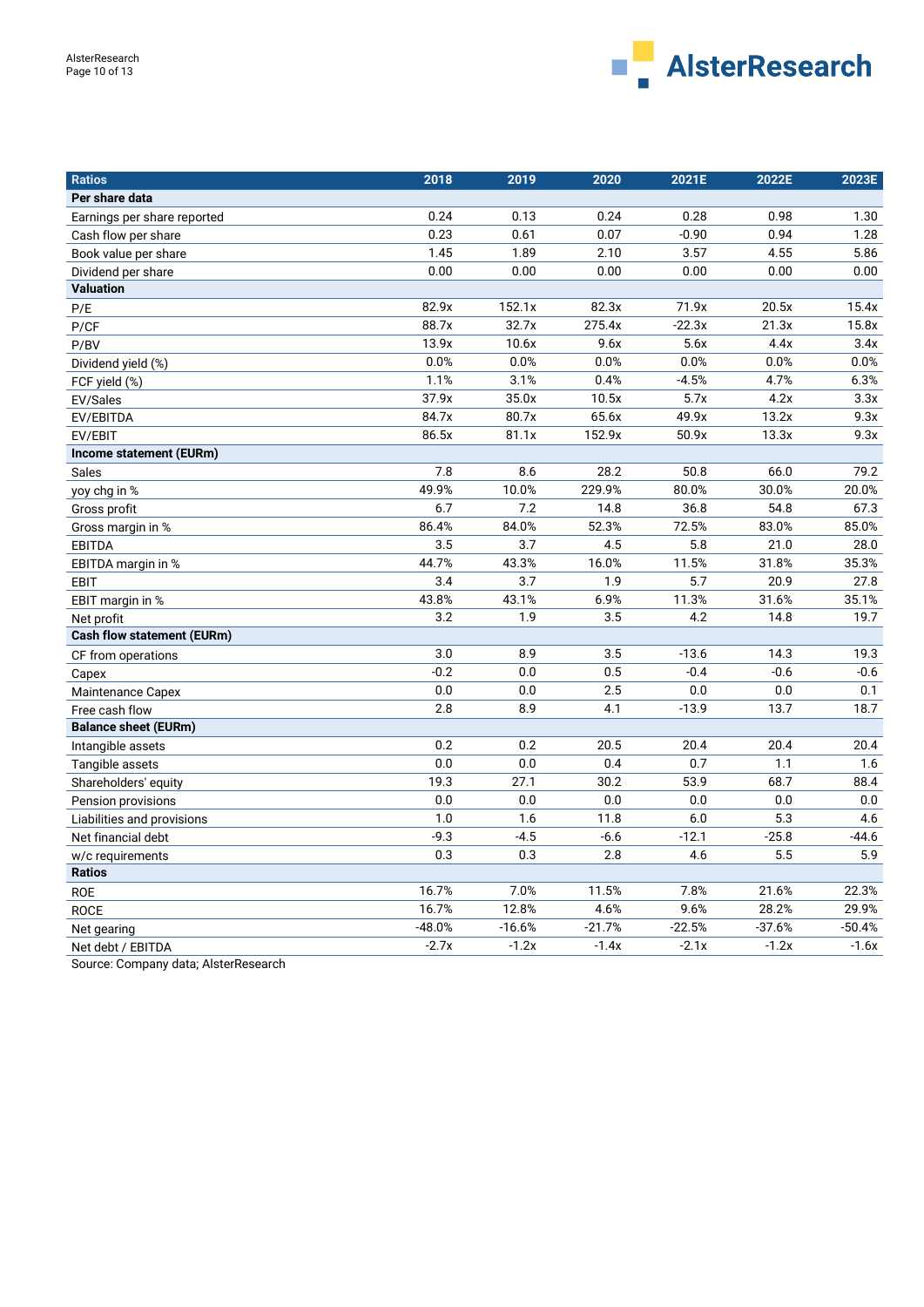

## Conflict of interests

Disclosures regarding research publications of SRH AlsterResearch AG pursuant to section 85 of the German Securities Trading Act (WpHG) and distributed in the UK under an EEA branch passport, subject to the FCA requirements on research recommendation disclosures It is essential that any research recommendation is fairly presented and discloses interests of indicates relevant conflicts of interest. Pursuant to section 85 of the German Securities Trading Act (WpHG) a research report has to point out possible conflicts of interest in connection with the analyzed company. Further to this, under the FCA's rules on research recommendations, any conflicts of interest in connection with the recommendation must be disclosed. A conflict of interest is presumed to exist in particular if SRH AlsterResearch AG

- (1) or its affiliate(s) (either in its own right or as part of a consortium) within the past twelve months, acquired the financial instruments of the analyzed company,
- (2) has entered into an agreement on the production of the research report with the analyzed company,
- (3) or its affiliate(s) has, within the past twelve months, been party to an agreement on the provision of investment banking services with the analyzed company or have received services or a promise of services under the term of such an agreement,
- (4) or its affiliate(s) holds a) 5% or more of the share capital of the analyzed company, or b) the analyzed company holds 5% or more of the share capital of SRH AlsterResearch AG or its affiliate(s),
- (5) or its affiliate(s) holds a net long (a) or a net short (b) position of 0.5% of the outstanding share capital of the analyzed company or derivatives thereof,
- (6) or its affiliate(s) is a market maker or liquidity provider in the financial instruments of the issuer,
- (7) or the analyst has any other significant financial interests relating to the analyzed company such as, for example, exercising mandates in the interest of the analyzed company or a significant conflict of interest with respect to the issuer,
- (8) The research report has been made available to the company prior to its publication. Thereafter, only factual changes have been made to the report.

Conflicts of interest that existed at the time when this research report was published:

| Com.<br>pany               | - -<br>osure<br>Dis |
|----------------------------|---------------------|
| `street:online AG<br>عاادس | -                   |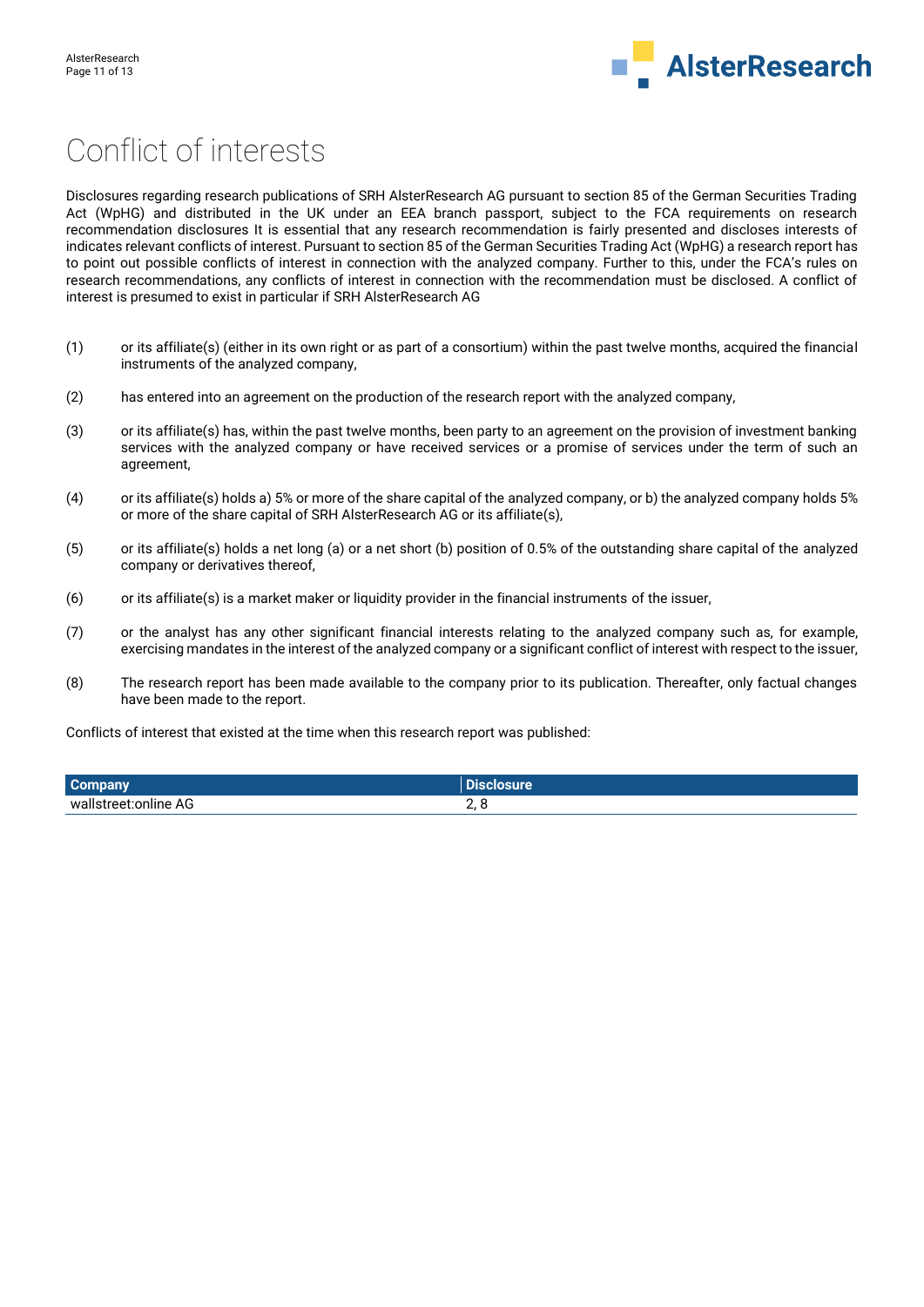

## Important disclosures

**1. General Information/Liabilities** This research report has been produced for the information purposes of institutional investors only, and is not in any way a personal recommendation, offer or solicitation to buy or sell the financial instruments mentioned herein. The document is confidential and is made available by SRH AlsterResearch AG, exclusively to selected recipients [in DE, GB, FR, CH, US, UK, Scandinavia, and Benelux or, in individual cases, also in other countries]. A distribution to private investors in the sense of the German Securities Trading Act (WpHG) is excluded. It is not allowed to pass the research report on to persons other than the intended recipient without the permission of SRH AlsterResearch AG. Reproduction of this document, in whole or in part, is not permitted without prior permission SRH AlsterResearch AG. All rights reserved. Under no circumstances shall SRH AlsterResearch AG, any of its employees involved in the preparation, have any liability for possible errors or incompleteness of the information included in this research report – neither in relation to indirect or direct nor consequential damages. Liability for damages arising either directly or as a consequence of the use of information, opinions and estimates is also excluded. Past performance of a financial instrument is not necessarily indicative of future performance.

**2. Responsibilities** This research report was prepared by the research analyst named on the front page (the "Producer"). The Producer is solely responsible for the views and estimates expressed in this report. The report has been prepared independently. The content of the research report was not influenced by the issuer of the analyzed financial instrument at any time. It may be possible that parts of the research report were handed out to the issuer for information purposes prior to the publication without any major amendments being made thereafter.

**3. Organizational Requirements** SRH AlsterResearch AG took internal organizational and regulative precautions to avoid or accordingly disclose possible conflicts of interest in connection with the preparation and distribution of the research report. All members of AlsterResearch AG involved in the preparation of the research report are subject to internal compliance regulations. No part of the Producer's compensation is directly or indirectly related to the preparation of this financial analysis. In case a research analyst or a closely related person is confronted with a conflict of interest, the research analyst is restricted from covering this company.

**4. Information Concerning the Methods of Valuation/Update** The determination of the fair value per share, i.e. the price target, and the resultant rating is done on the basis of the adjusted free cash flow (adj. FCF) method and on the basis of the discounted cash flow – DCF model. Furthermore, a peer group comparison is made. The adj. FCF method is based on the assumption that investors purchase assets only at a price (enterprise value) at which the operating cash flow return after taxes on this investment exceeds their opportunity costs in the form of a hurdle rate. The operating cash flow is calculated as EBITDA less maintenance capex and taxes. Within the framework of the DCF approach, the future free cash flows are calculated initially on the basis of a fictitious capital structure of 100% equity, i.e. interest and repayments on debt capital are not factored in initially. The adjustment towards the actual capital structure is done by discounting the calculated free cash flows with the weighted average cost of capital (WACC), which takes into account both the cost of equity capital and the cost of debt. After discounting, the calculated total enterprise value is reduced by the interestbearing debt capital in order to arrive at the equity value. Detailed information on the valuation principles and methods used and the underlying assumptions can be found a[t https://www.alsterresearch.com.](https://www.alsterresearch.com/) 

SRH AlsterResearch AG uses the following three-step rating system for the analyzed companies:

- **Buy**: Sustainable upside potential of more than 10% within 12 months
- **Sell**: Sustainable downside potential of more than 10% within 12 months.
- **Hold**: Upside/downside potential is limited. No immediate catalyst visible.

NB: The ratings of SRH AlsterResearch AG are not based on a performance that is expected to be "relative" to the market.

The decision on the choice of the financial instruments analyzed in this document was solely made by SRH AlsterResearch AG. The opinions and estimates in this research report are subject to change without notice. It is within the discretion of SRH AlsterResearch AG whether and when it publishes an update to this research report, but in general updates are created on a regular basis, after 6 months at the latest. A sensitivity analysis is included and published in company's initial studies.

#### **5. Date and time of first publication of this financial analysis**

19-Jan-22 10:57:28

#### **6. Risk information**

- Stock exchange investments and investments in companies (shares) are always speculative and involve the risk of total loss.
- This is particularly true in respect of investments in companies which are not established and/or small and have no established business or corporate assets.
- Share prices may fluctuate significantly. This is particularly true for shares with low liquidity (market breadth). Even small orders can have a significant impact on the share price.
- In the case of shares in narrow markets, it may also happen that there is no or very little actual trading there and that published prices are not based on actual trading but have only been provided by a stockbroker.
- In such markets a shareholder cannot expect to find a buyer for his shares at all and/or at reasonable prices. In such narrow markets there is a very high possibility of manipulating prices and in such markets there are often considerable price fluctuations.
- An investment in shares with low liquidity and low market capitalization is therefore highly speculative and represents a very high risk.
- There is no regulated market for unlisted shares and securities and a sale is not possible or only possible on an individual basis.

**7. Major Sources of Information** Part of the information required for this research report was made available by the issuer of the financial instrument. Furthermore, this report is based on publicly available sources (such as, for example, Bloomberg, Reuters, VWD-Trader and the relevant daily press) believed to be reliable. SRH AlsterResearch AG has checked the information for plausibility but not for accuracy or completeness.

**8. Competent Supervisory Authority** SRH AlsterResearch AG are under supervision of the BaFin – German Federal Financial Supervisory Authority (Bundesanstalt für Finanzdienstleistungsaufsicht), Graurheindorfer Straße 108, 53117 Bonn and Marie-Curie-Straße 24 – 28, 60439 Frankfurt a.M. This document is distributed in the UK under a MiFID EEA branch passport and in compliance with the applicable FCA requirements.

**9. Specific Comments for Recipients Outside of Germany** This research report is subject to the law of the Federal Republic of Germany. The distribution of this information to other states in particular to the USA, Canada, Australia and Japan may be restricted or prohibited by the laws applicable within this state.

**10. Miscellaneous** According to Article 4(1) No. i of the delegated regulation 2016/958 supplementing regulation 596/2014 of the European Parliament, further information regarding investment recommendations of the last 12 months are published free of charge under https://www.alsterresearch.com.